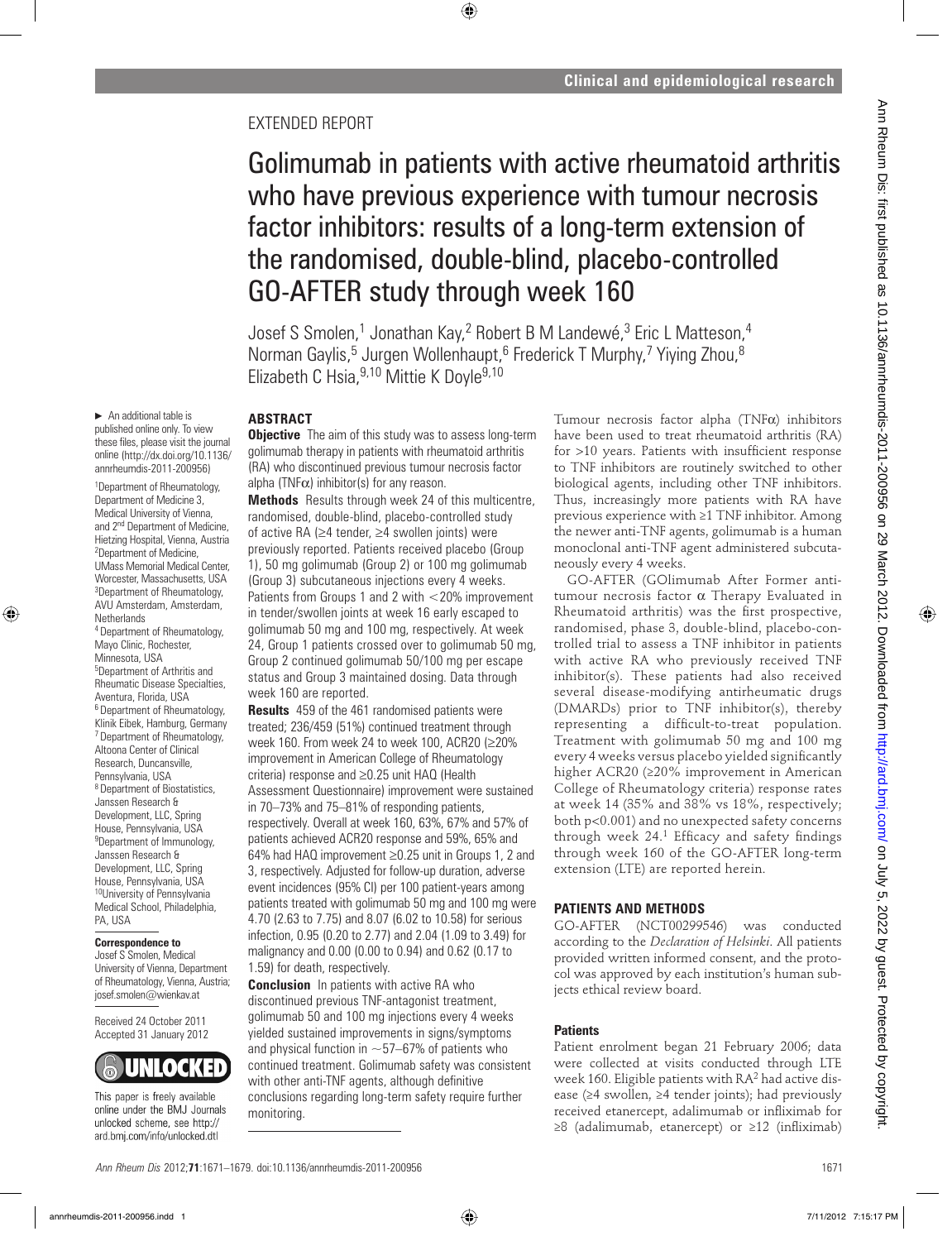

**Figure 1** Patient disposition through week 160.

weeks; and could have discontinued these agents for any reason (documented as lack of efficacy, intolerance, other). Additional inclusion/exclusion criteria were previously reported.1

#### **Study design**

Patients were randomised (1:1:1) to receive subcutaneous injections of placebo, golimumab 50 mg or golimumab 100 mg every 4 weeks. Stable doses of synthetic DMARDs were allowed. Patients and investigators were blinded to treatment assignment; golimumab and placebo were supplied in identical singleuse vials.

Patients in the placebo and golimumab 50 mg groups with <20% improvement in both tender and swollen joint counts at week 16 early escaped (EE) to receive golimumab 50 mg or 100 mg, respectively, at week 16 and week 20. Dosing was not changed in the 100 mg group.

GO-AFTER included a LTE. From week 24 forward, patients in the placebo group crossed over to golimumab 50 mg every 4 weeks and patients in the golimumab 50 mg group continued with golimumab 50 or 100 mg every 4 weeks per EE status. The study blind was maintained during the LTE until the week 24 database lock, after which patients receiving golimumab 50 mg could escalate to 100 mg at the investigator's discretion. Golimumab doses could not be reduced through week 160.

#### **Procedures**

Clinical response through week 160 was assessed using ACR20/50/70,3 28-joint count Disease Activity Score (DAS28) response (good/moderate) and DAS28 remission (score<2.6)

criteria.4–6 DAS28 scores were determined using erythrocyte sedimentation rate (ESR) and C reactive protein (CRP) with established cut points for disease activity states.<sup>7</sup> Clinical remission according to ACR–EULAR (European League Against Rheumatism) criteria was also evaluated using the Simplified Disease Activity Index (SDAI score≤3.3).8 9 Physical function was assessed using the Health Assessment Questionnaire (HAQ).<sup>10</sup> Adverse events (AEs) were coded according to MedDRA.1

#### **Data analysis**

Clinical outcomes through week 160 are summarised as observed data by randomised treatment groups using descriptive statistics; missing data were neither replaced nor imputed. All patients remaining in the study, including those initially treated with placebo, received golimumab for ≥2 years by week 160, precluding statistical comparisons among treatment groups. The proportions of patients achieving ACR response, DAS28 response/remission, ACR-EULAR index remission (SDAI) remission and/or ≥0.25 unit improvement in  $HAQ^{11}$  were determined. Changes from baseline (week 0 of main study) were also determined. Treatment groups were defined according to patients' original randomisation: (1) patients randomised to placebo, including patients who EE at week 16 or crossed over at week 24 to golimumab 50 mg and/or escalated after week 24 to 100 mg; (2) patients randomised to golimumab 50 mg, including patients who EE at week 16 or dose escalated after week 24 to 100 mg; and (3) patients randomised to golimumab 100 mg. Efficacy data from one North American site (16 patients) were excluded because of protocol violations identified during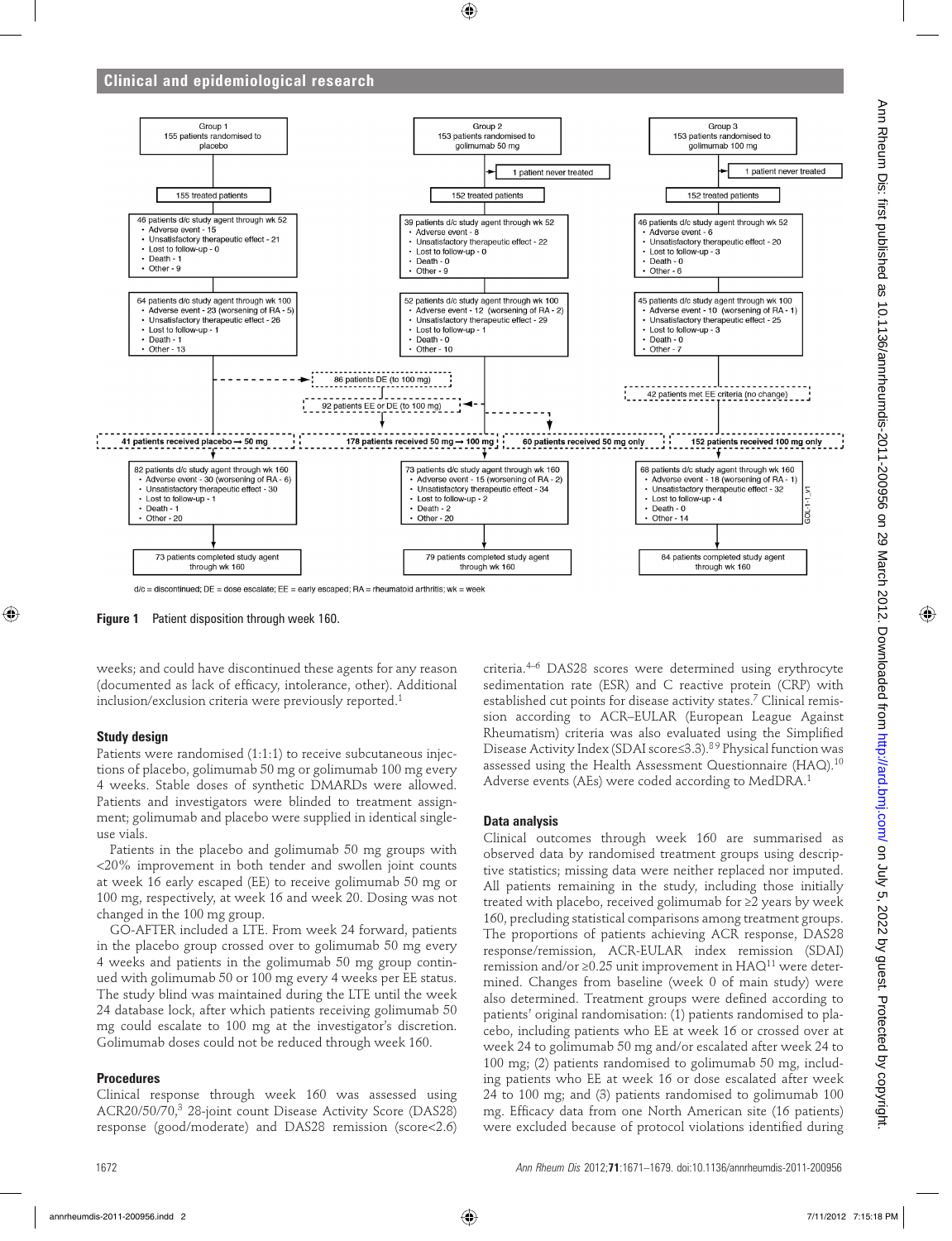## **Table 1** Summary of patient characteristics and RA medications at baseline of the GO-AFTER trial

|                                 | Placebo*                            | Golimumab 50 mgt                 | Golimumab 100 mg              |  |
|---------------------------------|-------------------------------------|----------------------------------|-------------------------------|--|
| Number of randomised patients   | 155                                 | 153                              | 153                           |  |
| Female                          | 132 (85.2%)                         | 113 (73.9%)                      | 122 (79.7%)                   |  |
| Age                             | $54.8 \pm 13.07$ (54.0)             | $53.9 \pm 11.47$ (55.0)          | $53.7 \pm 12.26$ (55.0)       |  |
| Disease duration (years)        | $12.4 \pm 9.58$ (9.8)               | $12.4 \pm 9.24$ (9.6)            | $10.6 \pm 7.90$ (8.7)         |  |
| CRP (mg/dl)                     | $2.1 \pm 3.16(1.0)$                 | $2.2 \pm 2.97$ (0.8)             | $2.1 \pm 3.38$ (0.8)          |  |
| ESR (mm/h)                      | $38.4 \pm 26.27$ (32.0)             | $35.2 \pm 26.98$ (27.5)          | $37.9 \pm 29.92$ (30.0)       |  |
| Number of swollen joints (0-66) | $17.5 \pm 11.76$ (14.0)             | $17.8 \pm 11.82$ (14.0)          | $15.4 \pm 9.49$ (13.0)        |  |
| Number of tender joints (0-68)  | $30.0 \pm 17.56$ (26.0)             | $30.6 \pm 16.86$ (27.0)          | $29.1 \pm 16.69$ (26.0)       |  |
| $HAQ score (0-3)$               | $1.6 \pm 0.6$ (1.8)                 | $1.6 \pm 0.7$ (1.60)             | $1.5 \pm 0.6$ (1.5)           |  |
| DAS28-ESR score (0-10)          | $6.2 \pm 1.19$ (6.3)                | $6.3 \pm 1.25$ (6.3)             | $6.1 \pm 1.24$ (6.1)          |  |
| DAS28-CRP score (0-10)          | $5.1 \pm 0.99$ (5.1)                | $5.3 \pm 1.05$ (5.4)             | $5.1 \pm 0.92$ (5.1)          |  |
| SDAI score (0-100)              | $40.9 \pm 14.59$ (38.4)             | $43.2 \pm 15.89$ (42.1)          | $40.7 \pm 13.88$ (40.3)       |  |
| Previous anti-TNF for RA        | 155 (100.0%)                        | 153 (100.0%)                     | 153 (100.0%)                  |  |
| Adalimumab, by reason for d/c   | 85 (54.8%)                          | 72 (47.1%)                       | 65 (42.5%)                    |  |
| Lack of efficacy                | 53 (34.2%)                          | 44 (28.8%)                       | 40 (26.1%)                    |  |
| Intolerance                     | $3(1.9\%)$                          | $9(5.9\%)$                       | 10(6.5%)                      |  |
| Other                           | 29 (18.7%)                          | 19 (12.4%)                       | 15 (9.8%)                     |  |
| Etanercept, by reason for d/c   | 73 (47.1%)                          | 76 (49.7%)                       | 73 (47.7%)                    |  |
| Lack of efficacy                | 40 (25.8%)                          | 49 (32.0%)                       | 40 (26.1%)                    |  |
| Intolerance                     | $11(7.1\%)$                         | $4(2.6\%)$                       | 10 (6.5%)                     |  |
| Other                           | 22 (14.2%)                          | 23 (15.0%)                       | 23 (15.0%)                    |  |
| Infliximab, by reason for d/c   | 83 (53.5%)                          | 64 (41.8%)                       | 71 (46.4%)                    |  |
| Lack of efficacy                | 48 (31.0%)                          | 33 (21.6%)                       | 36 (23.5%)                    |  |
| Intolerance                     | 14 (9.0%)                           | $9(5.9\%)$                       | 16 (10.5%)                    |  |
| Other                           | 21 (13.5%)                          | 22 (14.4%)                       | 19 (12.4%)                    |  |
| Methotrexate use at baseline    | 102 (65.8%)                         | 103 (67.8%)                      | 100 (65.8%)                   |  |
|                                 | Number of previous anti-TNF agents# |                                  |                               |  |
|                                 | 1 provious anti-TNE $(n - 202)$     | $2$ provious anti-TNEs $(n-112)$ | 2 provious anti-TNEs (n - 40) |  |

|                                   | previous anti-TNF (n=292) | 2 previous anti-TNFs $(n=113)$ | 3 previous anti-TNFs $(n=40)$ |
|-----------------------------------|---------------------------|--------------------------------|-------------------------------|
| Reason for d/c through week 160   |                           |                                |                               |
| AE                                | 34 (11.6%)                | 18 (15.9%)                     | 11 (27.5%)                    |
| Death                             | $3(1.0\%)$                | $0(0.0\%)$                     | $0(0.0\%)$                    |
| Lost to follow-up                 | 5(1.7%)                   | $2(1.8\%)$                     | $0(0.0\%)$                    |
| Other                             | 33 (11.3%)                | $9(8.0\%)$                     | $2(5.0\%)$                    |
| Unsatisfactory therapeutic effect | 48 (16.4%)                | 29 (25.7%)                     | 15 (37.5%)                    |
|                                   |                           |                                |                               |

Data presented are mean  $\pm SD$  (median) or number (%) of randomised patients.

\*Includes patients who EE at week 16 or crossed over at week 24 to receive golimumab 50 mg or dose escalated after the week 24 database lock to receive golimumab 100 mg. †Includes patients who EE at week 16 or dose escalated after the week 24 database lock to receive golimumab 100 mg.

‡Based on the 445 patients included in effi cacy analyses after exclusion of 16 patients at one study site.

AE, adverse event; CRP, C reactive protein; DAS, Disease Activity Score; d/c, discontinuation; EE, early escaped; ESR, erythrocyte sedimentation rate; HAQ, Health Assessment Questionnaire; RA, rheumatoid arthritis; SDAI, Simplified Disease Activity Index; TNF, tumour necrosis factor.

standard auditing; baseline and safety data from these patients were included. Because numbers of patients in LTE phases of double-blind trials typically decline over time, thereby yielding falsely elevated response rates among the remaining responderenriched population,<sup>12</sup> efficacy data are presented as  $(1)$  absolute numbers to demonstrate actual changes observed during the LTE, despite the limited numbers of patients with response data, and (2) proportions of responders based on randomised patients who continued study participation and had response data, despite the enriched nature of the resulting population.

Safety data are summarised for randomised and treated patients. Individual AEs were attributed to treatment received at onset; therefore, individual patients may appear in >1 treatment column. Standardised incidence ratios (SIRs) for malignancies were determined using the Surveillance, Epidemiology and End Results (SEER) database.13

## **RESULTS**

## **Patient disposition and characteristics**

Patient recruitment began in February 2006, and data included in this report were collected through study week 160. Patient disposition through week 24 has been detailed. Overall, 57

of 461 (12.4%) randomised patients discontinued study participation through week 24, including 31/155 (20.0%), 12/153 (7.8%) and 14/153 (9.2%) patients randomised to receive placebo, golimumab 50 mg and golimumab 100 mg, respectively.1 Approximately one-half of treated patients continued study treatment through week 160 (figure 1). Common reasons for study agent discontinuation included unsatisfactory therapeutic effect (43% of discontinued patients) and AEs (28%, including nine patients with worsening RA) (figure 1). The proportions of patients discontinuing study agent due to AEs or unsatisfactory therapeutic effect increased with greater number of previous TNF antagonists (table 1).

The extent of active disease, inflammation and physical function impairment and reasons for previous TNF inhibitor(s) discontinuation were consistent across treatment groups (table 1). Overall, 178 patients dose escalated (50→100 mg) at the investigator's discretion. During the LTE, 70% (137/195) of eligible patients dose escalated (figure 1).

## **Clinical response**

The proportions of patients achieving ACR20, DAS28-ESR response and DAS28-ESR remission at week 24 among patients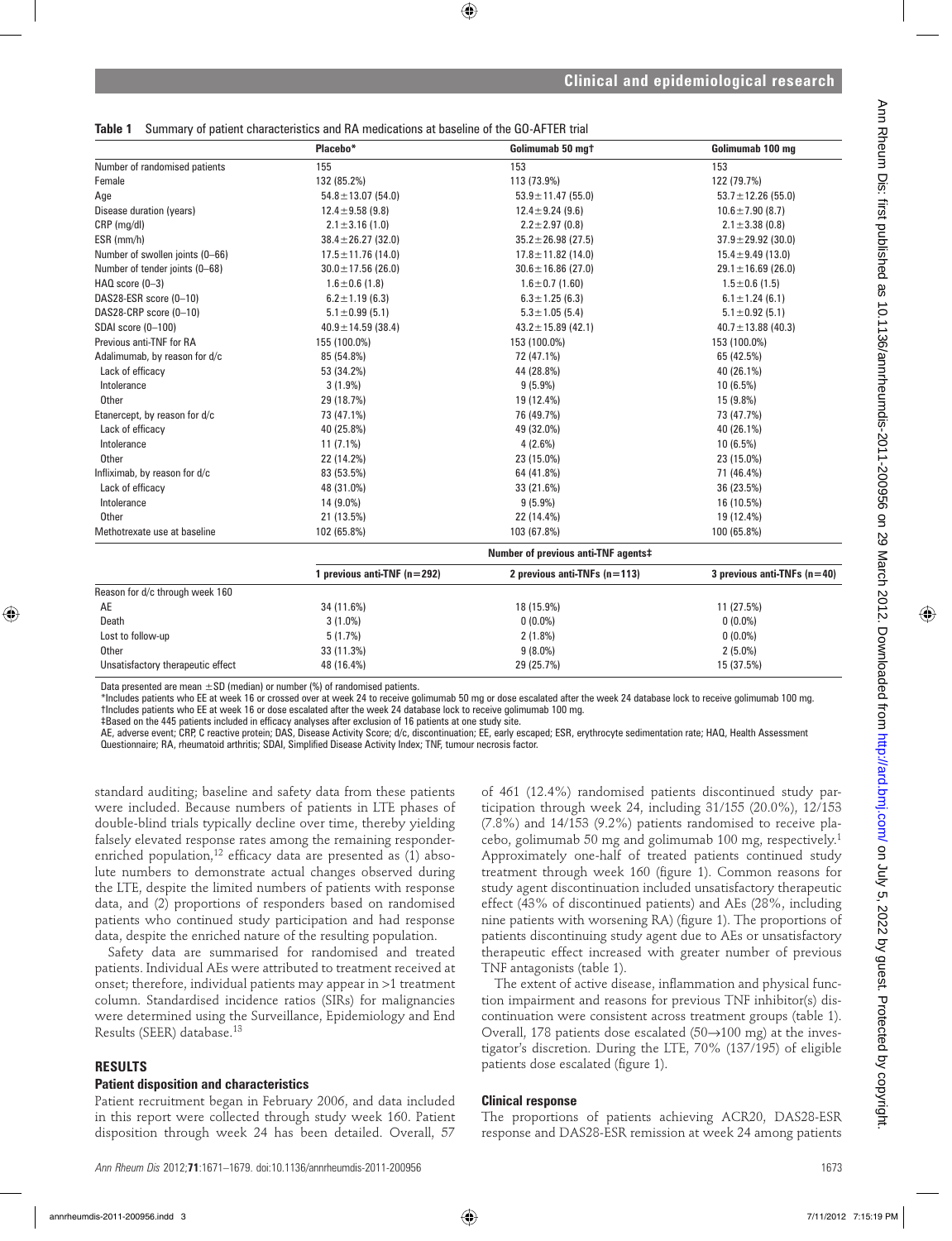**Table 2** Summary of clinical response to golimumab at weeks 52, 100 and 160 of the GO-AFTER trial

|                                                          | Placebo*       | Golimumab 50 mgt | Golimumab 100 mg |
|----------------------------------------------------------|----------------|------------------|------------------|
| Number of randomised patients                            | 150            | 147              | 148              |
| Golimumab-treated patients with ACR response data at:    |                |                  |                  |
| Weeks 52 and 100                                         | 150            | 147              | 148              |
| <b>Week 160‡</b>                                         | 75             | 81               | 81               |
| ACR20 response                                           |                |                  |                  |
| Week 52                                                  | 58/150 (38.7%) | 59/147 (40.1%)   | 77/148 (52.0%)   |
| Week 100                                                 | 57/150 (38.0%) | 64/147 (43.5%)   | 66/148 (44.6%)   |
| Week 160                                                 | 47/75 (62.7%)  | 54/81 (66.7%)    | 46/81 (56.8%)    |
| ACR50 response                                           |                |                  |                  |
| Week 52                                                  | 32/150 (21.3%) | 27/147 (18.4%)   | 35/148 (23.6%)   |
| Week 100                                                 | 36/150 (24.0%) | 36/147 (24.5%)   | 37/148 (25.0%)   |
| Week 160                                                 | 25/75 (33.3%)  | 36/81 (44.4%)    | 29/81 (35.8%)    |
| ACR70 response                                           |                |                  |                  |
| Week 52                                                  | 11/150 (7.3%)  | 10/147 (6.8%)    | 17/148 (11.5%)   |
| Week 100                                                 | 14/150 (9.3%)  | 18/147 (12.2%)   | 20/148 (13.5%)   |
| Week 160                                                 | 13/75 (17.3%)  | 12/81 (14.8%)    | 19/81 (23.5%)    |
| DAS28-ESR§ response (good/moderate)¶                     |                |                  |                  |
| Week 52                                                  | 73/106 (68.9%) | 78/113 (69.0%)   | 78/108 (72.2%)   |
| Week 100                                                 | 70/89 (78.7%)  | 77/95 (81.1%)    | 79/102 (77.5%)   |
| Week 160                                                 | 51/71 (71.8%)  | 67/80 (83.8%)    | 55/77 (71.4%)    |
| DAS28-ESR§ remission $\left($ < 2.6)                     |                |                  |                  |
| Week 52                                                  | 9/106(8.5%)    | 16/114 (14.0%)   | 24/109 (22.0%)   |
| Week 100                                                 | 15/89 (16.9%)  | 15/96 (15.6%)    | 23/104 (22.1%)   |
| Week 160                                                 | 12/71 (16.9%)  | 10/80 (12.5%)    | 17/79 (21.5%)    |
| DAS28-CRP response (good/moderate)                       |                |                  |                  |
| Week 52                                                  | 72/150 (48.0%) | 80/147 (54.4%)   | 94/148 (63.5%)   |
| Week 100                                                 | 71/150 (47.3%) | 79/147 (53.7%)   | 87/148 (58.8%)   |
| Week 160¶                                                | 54/70 (77.1%)  | 66/80 (82.5%)    | 61/77 (79.2%)    |
| DAS28-CRP $<$ 3.2¶                                       |                |                  |                  |
| Week 52                                                  | 30/104 (28.8%) | 33/115 (28.7%)   | 39/107 (36.4%)   |
| Week 100                                                 | 43/87 (49.4%)  | 37/96 (38.5%)    | 43/100 (43.0%)   |
| Week 160                                                 | 30/70 (42.9%)  | 32/80 (40.0%)    | 35/78 (44.9%)    |
| DAS28-CRP remission (<2.6)                               |                |                  |                  |
| Week 52                                                  | 12/150 (8.0%)  | 13/147 (8.8%)    | 27/148 (18.2%)   |
| Week 100                                                 | 20/150 (13.3%) | 21/147 (14.3%)   | 27/148 (18.2%)   |
| Week 160¶                                                | 16/70 (22.9%)  | 22/80 (27.5%)    | 21/78 (26.9%)    |
| SDAI remission $(\leq3.3)$                               |                |                  |                  |
| Week 52                                                  | 6/104(5.8%)    | 9/115(7.8%)      | 14/107 (13.1%)   |
| Week 100                                                 | $8/87(9.2\%)$  | 11/96 (11.5%)    | 15/100 (15.0%)   |
| Week 160                                                 | 8/70 (11.4%)   | 7/80(8.8%)       | 18/78 (23.1%)    |
| SDAI score $>3.3$ and $<$ 11 (low disease activity)      |                |                  |                  |
| Week 52                                                  | 23/104 (22.1%) | 23/115 (20.0%)   | 25/107 (23.4%)   |
| Week 100                                                 | 38/87 (43.7%)  | 26/96 (27.1%)    | 28/100 (28.0%)   |
| Week 160                                                 | 24/70 (34.3%)  | 23/80 (28.8%)    | 20/78 (25.6%)    |
| SDAI score $\geq$ 11 and <26 (moderate disease activity) |                |                  |                  |
| Week 52                                                  | 42/104 (40.4%) | 49/115 (42.6%)   | 40/107 (37.4%)   |
| Week 100                                                 | 22/87 (25.3%)  | 31/96 (32.3%)    | 33/100 (33.0%)   |
| Week 160                                                 | 23/70 (32.9%)  | 35/80 (43.8%)    | 25/78 (32.1%)    |
| SDAI score ≥26 (severe disease activity)¶                |                |                  |                  |
| Week 52                                                  | 33/104 (31.7%) | 34/115 (29.6%)   | 28/107 (26.2%)   |
| Week 100                                                 | 19/87 (21.8%)  | 28/96 (29.2%)    | 24/100 (24.0%)   |
| Week 160                                                 | 15/70 (21.4%)  | 15/80 (18.8%)    | 15/78 (19.2%)    |
| HAQ improvement ≥0.25¶                                   |                |                  |                  |
| Week 52                                                  | 58/108 (53.7%) | 65/116 (56.0%)   | 74/116 (63.8%)   |
| Week 100                                                 | 51/92 (55.4%)  | 59/97 (60.8%)    | 62/104 (59.6%)   |
| Week 160                                                 | 44/75 (58.7%)  | 53/81 (65.4%)    | 51/80 (63.8%)    |
|                                                          |                |                  |                  |

Data presented are median (interquartile range) or number (%) of randomised patients. Efficacy data pertaining to 16 patients (5, 6 and 5 patients randomised to placebo, golimumab 50 mg and golimumab 100 mg, respectively) at site 7465 were excluded due to violations at the study site identified during the sponsor's standard audit processes.

\*Includes patients who EE at week 16 or crossed over at week 24 to receive golimumab 50 mg or dose escalated after the week 24 database lock to receive golimumab 100 mg. †Includes patients who EE at week 16 or dose escalated after the week 24 database lock to receive golimumab 100 mg.

‡By week 160, only 75, 81 and 81 patients had ACR response data in Groups 1, 2 and 3, respectively.

§ESR determinations were not available for all patients at all time points; therefore, DAS28-ESR scores were determined in fewer patients.

¶Analysis based on observed data.

ACR, American College of Rheumatology; CRP, C reactive protein; DAS, Disease Activity Score; EE, early escaped; ESR, erythrocyte sedimentation rate; HAQ, Health Assessment Questionnaire; SDAI, Simplified Disease Activity Index.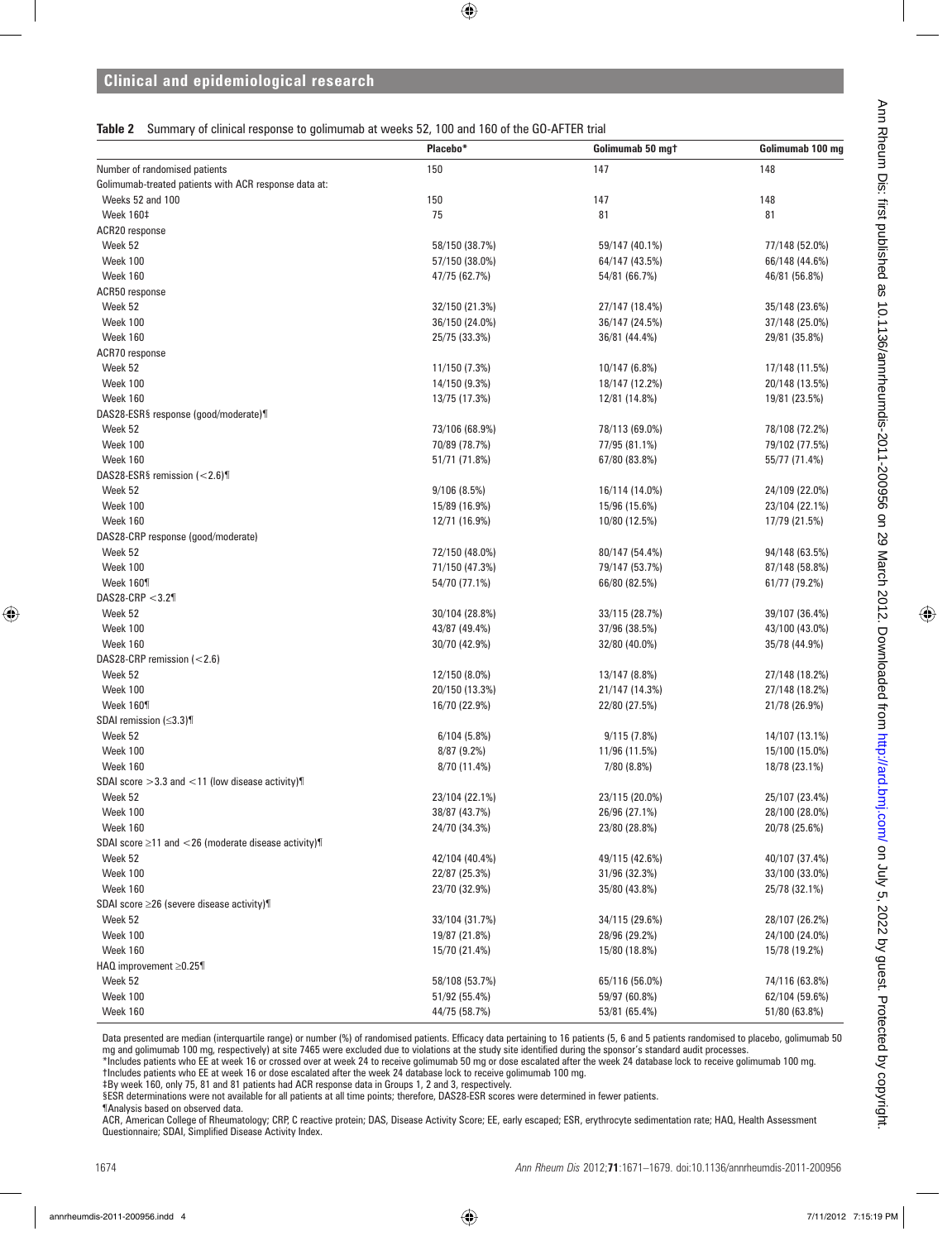#### **Table 3** Sustained clinical response to golimumab in the GO-AFTER trial

|                                                                                                                    |          |                  | Golimumab 100  |
|--------------------------------------------------------------------------------------------------------------------|----------|------------------|----------------|
|                                                                                                                    | Placebo* | Golimumab 50 mgt | mg             |
| Number of randomised patients                                                                                      | 150      | 147              | 148            |
| Golimumab-treated patients with response data at:                                                                  |          |                  |                |
| Weeks 52 and 100                                                                                                   | 150      | 147              | 148            |
| <b>Week 160‡</b>                                                                                                   | 75       | 81               | 81             |
| ACR20 response at both week 24 and week 100§¶                                                                      |          | 38/54 (70.4%)    | 40/55 (72.7%)  |
| ACR20 response relative to dose escalation (50 $\rightarrow$ 100 mg)<br>among patients with ample data¶            |          |                  |                |
| Previous to dose escalation                                                                                        |          |                  | 43/117 (36.8%) |
| 12 weeks after dose escalation                                                                                     |          |                  | 48/100 (48.0%) |
| 24 weeks after dose escalation                                                                                     |          |                  | 36/69 (52.2%)  |
| ACR50 response at both week 24 and week 100§¶                                                                      |          | 20/25 (80.0%)    | 15/26 (57.7%)  |
| ACR50 response relative to dose escalation (50 $\rightarrow$ 100 mg)<br>among patients with ample data¶            |          |                  |                |
| Previous to dose escalation                                                                                        |          |                  | 9/117(7.7%)    |
| 12 weeks after dose escalation                                                                                     |          |                  | 21/100 (21.0%) |
| 24 weeks after dose escalation                                                                                     |          |                  | 18/69 (26.1%)  |
| ACR70 response at both week 24 and week 100                                                                        |          | 10/14 (71.4%)    | 6/11(54.5%)    |
| DAS28-ESR** response at both week 24 and week 100                                                                  |          | 55/67 (82.1%)    | 63/77 (81.8%)  |
| DAS28-ESR** response relative to dose escalation<br>(50→100 mg) among patients with ample data¶                    |          |                  |                |
| Previous to dose escalation                                                                                        |          |                  | 17/35 (48.6%)  |
| 12 weeks after dose escalation                                                                                     |          |                  | 19/30 (63.3%)  |
| 24 weeks after dose escalation                                                                                     |          |                  | 21/29 (72.4%)  |
| DAS28-CRP response at both week 24 and week 100                                                                    |          | 55/71 (77.5%)    | 62/74 (83.8%)  |
| DAS28-CRP response relative to dose escalation<br>$(50 \rightarrow 100 \text{ mg})$ among patients with ample data |          |                  |                |
| Previous to dose escalation                                                                                        |          |                  | 63/113 (55.8%) |
| 12 weeks after dose escalation                                                                                     |          |                  | 65/98 (66.3%)  |
| 24 weeks after dose escalation                                                                                     |          |                  | 46/66 (69.7%)  |
| HAQ improvement $\geq$ 0.25 at both week 24 and week 100¶                                                          |          | 55/68 (80.9%)    | 55/73 (75.3%)  |

Data presented are median (interquartile range) or number (%) of randomised patients with sufficient data. Efficacy data pertaining to 16 patients (5, 6 and 5 patients randomised to placebo, golimumab 50 mg and golimumab 100 mg, respectively) at site 7465 were excluded due to violations at the study site identified during the sponsor's standard audit processes.

\*Includes patients who EE at week 16 or crossed over at week 24 to receive golimumab 50 mg or dose escalated after the week 24 database lock to receive golimumab 100 mg.

†Includes patients who EE at week 16 or dose escalated after the week 24 database lock to receive golimumab 100 mg.

‡By week 160, only 75, 81 and 81 patients had ACR response data in the placebo, golimumab 50 mg and golimumab 100 mg groups. §Based on the week 24 responders who remained in the trial at week 100 for response rates at weeks 52, 100 and 160, respectively. ¶Analysis based on observed data.

\*\*ESR determinations were not available for all patients at all time points; therefore, DAS28-ESR scores were determined in fewer patients. ACR, American College of Rheumatology; CRP, C reactive protein; DAS, Disease Activity Score; EE, early escaped; ESR, erythrocyte sedimentation rate; HAQ, Health Assessment Questionnaire.

who received golimumab 50 mg (34%, 46% and 10%, respectively) and 100 mg (44%, 61% and 16%, respectively) were significantly higher versus placebo-treated patients (17%, 25% and  $3\%$ , respectively; all p<0.05).<sup>1</sup>

The proportions of patients meeting the more stringent ACR50/70 response criteria appeared stable from week 52 to week 160 in all treatment groups (table 2). Similar findings were generally observed in ≥1 golimumab group(s) for DAS28-ESR response, SDAI low disease activity (>3.3–11), SDAI remission and HAQ improvement (table 2). Thus, despite smaller numbers of patients in each group over time, response rates were generally sustained.

An important aspect of managing difficult-to-treat RA relates to maintenance of response. From week 24 to week 100, ACR20, DAS28 and ≥0.25 unit HAQ responses were sustained in 70–73%, 78–84% and 75–81% of responding patients, respectively (table 3).

Among the 137 patients who dose escalated from 50 mg to 100 mg through week 160 (figure 1), within 12 weeks following dose escalation, ACR20 and ACR50 response rates increased and were generally maintained over the subsequent 88 weeks. A similar pattern was observed for DAS28 responses (table 3).

Golimumab efficacy was confirmed in patients receiving placebo→golimumab 50 mg with or without further escalation to 100 mg. Clinical and functional response rates were similar to those demonstrated by patients who received golimumab since week 0 (tables 2 and 3).

#### **Adverse events**

AEs through week 24 of GO-AFTER have been reported.1 During the double-blind, placebo-controlled phase (weeks 0–16), 70%, 61% and 73% of placebo, golimumab 50 mg and golimumab 100 mg patients, respectively, experienced AEs. Infections (28%, 27% and 25%), serious AEs (7%, 5% and 3%) and serious infections (2%, 2% and 1%) were also consistent across treatment groups. More patients receiving golimumab 100 mg (11%) had injectionsite reactions versus placebo  $(3\%)$  or golimumab 50 mg  $(4\%)$ .<sup>1</sup>

 Largely because the GO-AFTER study design encompassed early escape and crossover to golimumab, average weeks of follow-up for LTE patients receiving golimumab 50 mg and 100 mg were 32 and 36 weeks at week 52, 48 and 65 weeks at week 100 and 60 and 102 weeks at week 160, respectively (table 4). Total patient-years of follow-up were 58, 319 and 645, respectively, for placebo, golimumab 50 mg and golimumab 100 mg.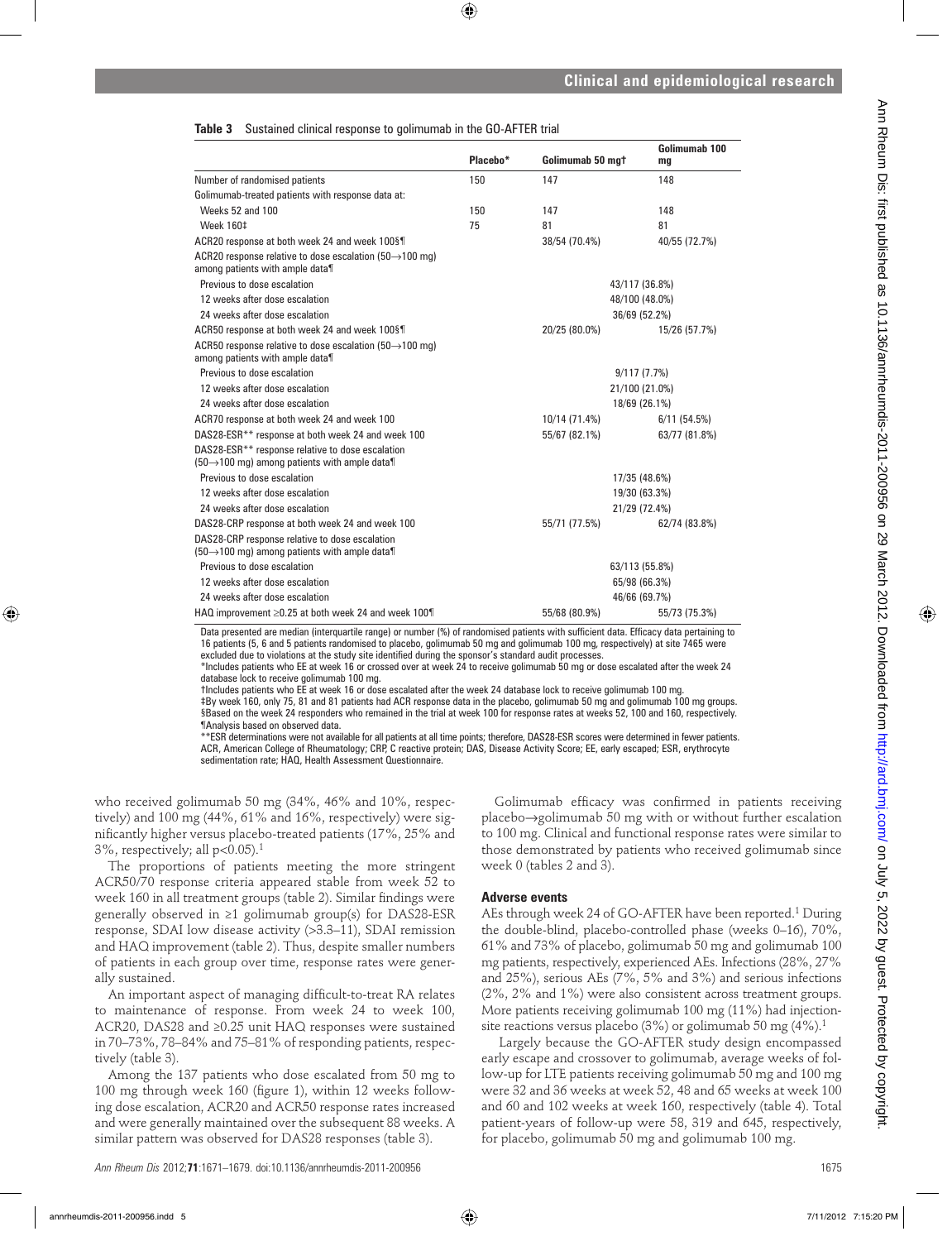Through week 52, when average weeks of follow-up were comparable for 50 mg and 100 mg, 76% of patients in each group experienced ≥1 AE, indicating no dose response. By week 160, 81% (50 mg) and 90% (100 mg) of patients experienced  $\geq$ 1 AE; respective incidences were 18% and 25% for serious AEs, 9% and 12% for discontinuation of study agent due to an AE and 5% and 9% for serious infections (table 4).

At week 160, the incidences (95% CI) of serious infection were 8.66 (2.81 to 20.22), 4.70 (2.63 to 7.75) and 8.07 (6.02 to 10.58) per 100 patient-years (/100pt-years) of follow-up in patients randomised to placebo, golimumab 50 mg and golimumab 100 mg, respectively. For patients treated with golimumab 50 mg, the incidence/100pt-years (95% CI) of serious infections was not increased at week 52 (5.78 (2.77 to 10.63)) or week 100 (5.79 (3.24 to 9.95)) but was increased for golimumab 100 mg at week 160 (8.07) relative to week 52 (6.10) and week 100 (6.63). However, the 95% CI at week 100 (4.33 to 9.72) and week 160 (6.02 to 10.58) was contained within that for week 52 (3.05 to 10.92) (table 4). In the golimumab 100 mg group, one patient had histoplasmosis and another had pulmonary tuberculosis. Further details of these opportunistic infections are provided in the online supplement.

The incidences (95% CI) of death through week 160 were 1.73 (0.04 to 9.65), 0.00 (0.00 to 0.94) and 0.62 (0.17 to 1.59)/100pt-years, respectively, for placebo, golimumab 50 mg and golimumab 100 mg (table 4). As reported previously,<sup>1</sup> one placebo-treated patient died 6 months after enrolment. This 80-year-old woman who did not EE and never received golimumab died from pancreatic cancer on day 177. Four additional patients, all women who received golimumab 100 mg, died between weeks 100 and 160. The reported causes (and times) of death were aggressive lymphoma (week 132), cardiovascular event (week 141), congestive heart failure (week 146) and pneumonia (week 158). Further details of patient deaths are provided in the online supplement.

The incidences (95% CI) of malignancy at week 160 were 1.73 (0.04 to 9.66), 0.95 (0.20 to 2.77) and 2.04 (1.09 to 3.49)/100ptyears for placebo, golimumab 50 mg and golimumab 100 mg, respectively. The largest difference between groups was observed for lymphoma, with incidences (95% CI) of 0.00 (0.00 to 0.94) for golimumab 50 mg and 0.62 (0.17 to 1.59) for golimumab 100 mg (table 4). Among patients who received golimumab 100 mg, although the incidence (95% CI) of malignancy/100pt-years was not increased from week 52 (1.12 (0.14 to 4.03)) to week 100 (0.77 (0.16 to 2.24)), it was higher at week 160 (2.04 (1.09 to 3.49)).

In an analysis comparing malignancy incidences with expected rates in the general US population per the SEER database (table 5), the 95% CI of SIRs for all treatment groups included unity. Thus, the incidence of all malignancies occurring among patients treated in this study does not differ significantly from those expected in the general US population. However, the 95% CI of the SIR for lymphoma in the golimumab 100 mg group (5.55 to 52.15) did not include unity, suggesting that the lymphoma risk is increased with golimumab 100 mg (table 5).

#### **DISCUSSION**

We previously reported on the use of subcutaneous golimumab in 461 patients with active RA who have previous experience with TNF antagonists in GO-AFTER, the first prospective, randomised, double-blind, placebo-controlled trial conducted in this patient population and the only such study with efficacy analysed according to randomised treatment groups. GO-AFTER has the longest planned follow-up period (5 years) among studies involving similar patient populations. Through week 24, golimumab 50 mg and 100 mg every 4 weeks yielded statistically significantly higher proportions of patients achieving clinical response and clinically meaningful improvements in physical function versus placebo and no unexpected safety concerns.<sup>1</sup>

The GO-AFTER LTE that began at week 24 is ongoing; we now report findings through week 160, during which patients randomised to placebo crossed over to golimumab 50 mg and then all patients receiving golimumab 50 mg could have escalated from 50 mg to 100 mg. Patients randomised to golimumab 100 mg did not change treatment. Although comparative efficacy of golimumab 50 mg and 100 mg was similar at week 14, the golimumab dose was increased for 70% of eligible patients during the LTE, likely reflecting the refractory nature of disease in these patients who have previous experience with TNF inhibitors. Alternatively, the durability of clinical response to golimumab 50 mg may be less than that to golimumab 100 mg in this patient population beyond 24 weeks or it could be that investigator discretion, rather than objective escalation criteria, allowed for the golimumab dose to be escalated despite achievement of an otherwise acceptable response.

The clinical response observed through week 24 was reproduced in the LTE within the placebo group, whereby similar ACR20/50/70 response rates were observed after switching to golimumab. Moreover, improvements in clinical signs/symptoms and physical function observed through week 241 were maintained or enhanced through week 100 for most patients remaining in the trial. Importantly, 40–45% of patients who remained in the study sustained a DAS28-CRP score <3.2 through week 160. Golimumab dose escalation to 100 mg during the LTE increased clinical response rates from before to after dose escalation, suggesting that patients who have previous experience with TNF inhibitors can benefit from golimumab dose increase(s).

The ability to draw firm conclusions from these dose escalation data, however, is limited by several factors, including the following: (1) relatively small numbers of patients were available for analysis at later follow-up visits, (2) the trial was neither designed nor powered to compare treatment groups beyond week 24 and (3) dose escalation was at the sole discretion of investigators. Nonetheless, taken together, the demonstration of longer-term efficacy provides additional support for the week 24 observation that patients who previously discontinued TNFantagonist treatment for any reason respond to golimumab.

Nearly 50% of randomised patients discontinued by week 160, which is higher than discontinuation rates observed in other phase 3 golimumab trials, that is, 23% and 26% in GO-BEFORE and GO-FORWARD by week 160 (data not shown). This observation, as well as that of unsatisfactory therapeutic effect and AEs being common discontinuation reasons, is not surprising given that a total of 35% of these patients who have previous experience with TNF inhibitors (>65% of whom also have previous experience with synthetic DMARD, with 'synthetic DMARDs') discontinued such prior treatment due to intolerance (63/445 patients) or unsatisfactory therapeutic effect (92/445 patients) and thus represent a population enriched with patients refractory to and/or intolerant of such treatment. Approximately two-thirds of patients continued pre-existing methotrexate treatment; the remaining patients received golimumab monotherapy. The length of the GO-AFTER LTE must also be considered when interpreting findings related to study agent discontinuation and efficacy (see above).

The short-term golimumab safety profile in patients who have previous experience with TNF inhibitors was similar to that for placebo throughout the 16-week placebo-controlled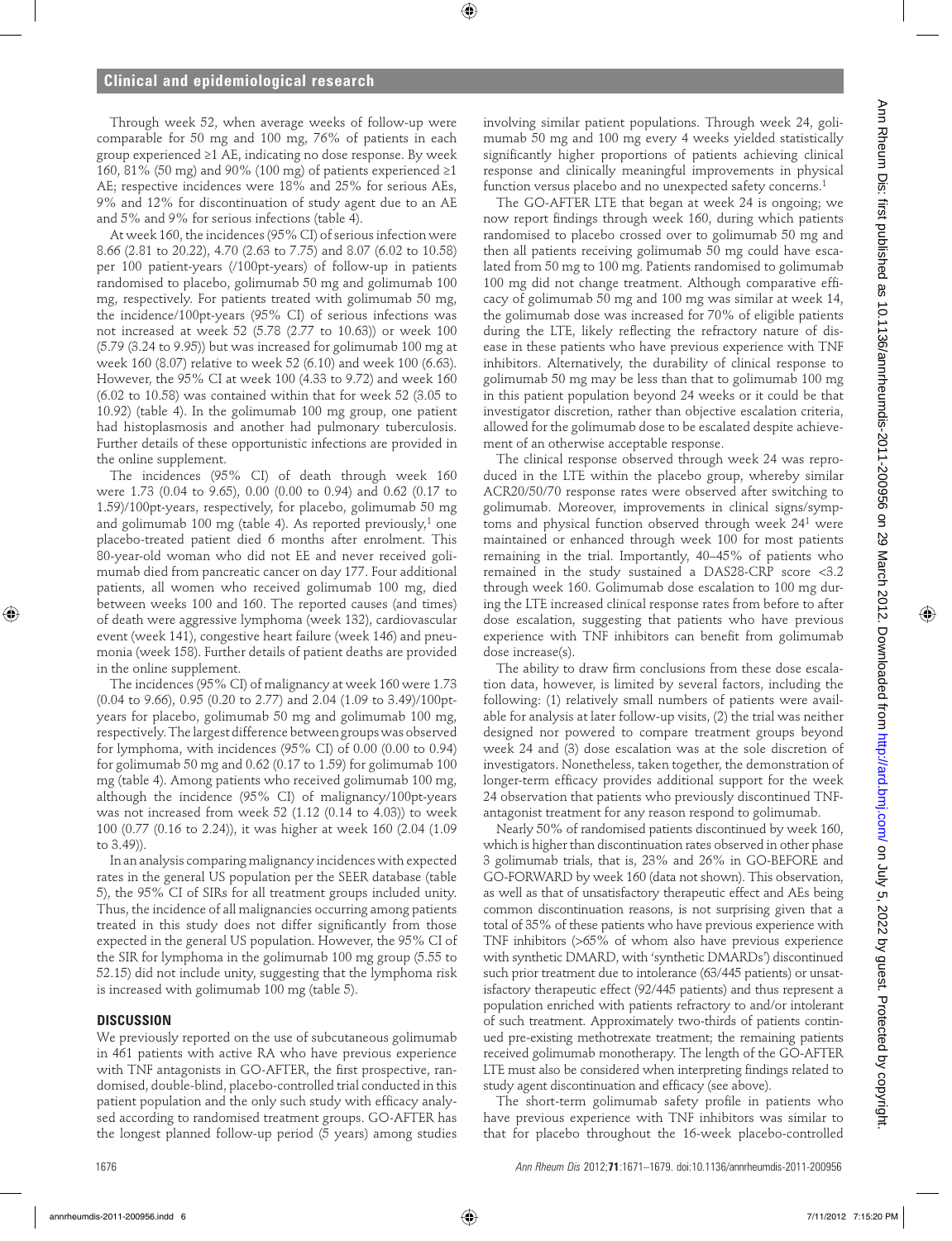**Table 4** Cumulative summary of golimumab safety through week 160 of the GO-AFTER trial

|                                                                         | Week 52 golimumab       |                                    | Week 100 golimumab                |                        | Week 160 golimumab                      |                                   |
|-------------------------------------------------------------------------|-------------------------|------------------------------------|-----------------------------------|------------------------|-----------------------------------------|-----------------------------------|
|                                                                         | 50 mg                   | $100$ mg                           | 50 mg                             | 100 mg                 | 50 mg                                   | $100$ mg                          |
| Number of treated patients*                                             | 279                     | 259                                | 279                               | 314                    | 279                                     | 330                               |
| Average duration of follow-up (weeks)                                   | 32.3                    | 36.2                               | 48.3                              | 64.9                   | 59.5                                    | 101.6                             |
| Average number of injections                                            | 7.7                     | 8.7                                | 11.5                              | 15.4                   | 14.1                                    | 23.9                              |
| Average cumulative dose (mg)                                            | 511.4                   | 877.0                              | 575.3                             | 1539.5                 | 705.9                                   | 2391.5                            |
| Patients with 1 or more AEs                                             | 211 (75.6%)             | 198 (76.4%)                        | 223 (79.9%)                       | 259 (82.5%)            | 226 (81.0%)                             | 296 (89.7%)                       |
| Common AEst                                                             |                         |                                    |                                   |                        |                                         |                                   |
| Upper respiratory tract infection                                       | 30 (10.8%)              | 42 (16.2%)                         | 43 (15.4%)                        | 55 (17.5%)             | 44 (15.8%)                              | 68 (20.6%)                        |
| RA                                                                      | 30 (10.8%)              | 20 (7.7%)                          | 34 (12.2%)                        | 37 (11.8%)             | 39 (14.0%)                              | 53 (16.1%)                        |
| Nasopharyngitis                                                         | 22 (7.9%)               | 28 (10.8%)                         | 26 (9.3%)                         | 36 (11.5%)             | 27 (9.7%)                               | 45 (13.6%)                        |
| <b>Sinusitis</b>                                                        | 21 (7.5%)               | 17 (6.6%)                          | 26 (9.3%)                         | 30 (9.6%)              | 28 (10.0%)                              | 41 (12.4%)                        |
| Diarrhoea                                                               | 15 (5.4%)               | 19 (7.3%)                          | 16 (5.7%)                         | 27 (8.6%)              | 17 (6.1%)                               | 35 (10.6%)                        |
| Death‡                                                                  |                         |                                    |                                   |                        |                                         |                                   |
| Observed number of patients                                             | $0(0.0\%)$              | $0(0.0\%)$                         | $0(0.0\%)$                        | $0(0.0\%)$             | $0(0.0\%)$                              | 4(1.2%)                           |
| Incidence (95% CI) per 100 pt-yrs                                       |                         |                                    |                                   |                        | 0.00<br>$(0.00 \text{ to } 0.94)$       | 0.62<br>$(0.17 \text{ to } 1.59)$ |
| Discontinuation due to AE(s)                                            | 18 (6.5%)               | $8(3.1\%)$                         | 23 (8.2%)                         | 16 (5.1%)              | 25 (9.0%)                               | 38 (11.5%)                        |
| <b>Serious AEs</b>                                                      | 36 (12.9%)              | 20 (7.7%)                          | 45 (16.1%)                        | 52 (16.6%)             | 49 (17.6%)                              | 83 (25.2%)                        |
| Common serious AEs§                                                     |                         |                                    |                                   |                        |                                         |                                   |
| Pneumonia                                                               | 4 (1.4%)                | $2(0.8\%)$                         | 5(1.8%)                           | 4(1.3%)                | 5(1.8%)                                 | $8(2.4\%)$                        |
| RA                                                                      | 4 (1.4%)                | $0(0.0\%)$                         | 6(2.2%)                           | $3(1.0\%)$             | 6(2.2%)                                 | $7(2.1\%)$                        |
| <b>Osteoarthritis</b>                                                   | $3(1.1\%)$              | $0(0.0\%)$                         | $4(1.4\%)$                        | $4(1.3\%)$             | $4(1.4\%)$                              | 5(1.5%)                           |
| Arthralgia                                                              | $1(0.4\%)$              | $1(0.4\%)$                         | $1(0.4\%)$                        | $3(1.0\%)$             | $1(0.4\%)$                              | $3(0.9\%)$                        |
| Infections                                                              | 118 (42.3%)             | 122 (47.1%)                        |                                   | 176 (56.1%)            | 149 (53.4%)                             | 205 (62.1%)                       |
| Serious infections¶                                                     |                         |                                    | 140 (50.2%)                       |                        |                                         |                                   |
|                                                                         |                         |                                    |                                   |                        |                                         |                                   |
| Observed number of patients<br>Observed number of serious infections    | 10 (3.6%)               | $8(3.1\%)$                         | 14 (5.0%)                         | 18 (5.7%)              | 14 (5.0%)                               | 30 (9.1%)                         |
|                                                                         | 10                      | 11                                 | 15                                | 26                     | 15                                      | 52                                |
| Incidence (95% CI) per100 pt-yrs                                        | 5.78<br>(2.77 to 10.63) | 6.10<br>$(3.05 \text{ to } 10.92)$ | 5.79<br>$(3.24 \text{ to } 9.95)$ | 6.63<br>(4.33 to 9.72) | 4.70<br>$(2.63 \text{ to } 7.75)$       | 8.07<br>(6.02 to 10.58)           |
| Common serious infections**                                             |                         |                                    |                                   |                        |                                         |                                   |
| Pneumonia                                                               | 4 (1.4%)                | $2(0.8\%)$                         | 5(1.8%)                           | 4(1.3%)                | 5(1.8%)                                 | $8(2.4\%)$                        |
| Urinary tract infection                                                 | 2(0.7%)                 | $0(0.0\%)$                         | 2(0.7%)                           | $2(0.6\%)$             | 2(0.7%)                                 | $3(0.9\%)$                        |
| Sepsis                                                                  | $0(0.0\%)$              | $1(0.4\%)$                         | $0(0.0\%)$                        | $2(0.6\%)$             | $0(0.0\%)$                              | 4 (1.2%)                          |
| <b>Diverticulitis</b>                                                   | $0(0.0\%)$              | $1(0.4\%)$                         | $0(0.0\%)$                        | $2(0.6\%)$             | $0(0.0\%)$                              | $3(0.9\%)$                        |
| Abdominal abscess                                                       | $0(0.0\%)$              | $0(0.0\%)$                         | $0(0.0\%)$                        | $0(0.0\%)$             | $0(0.0\%)$                              | $2(0.6\%)$                        |
| Cellulitis                                                              | $0(0.0\%)$              | $0(0.0\%)$                         | $1(0.4\%)$                        | $1(0.3\%)$             | $1(0.4\%)$                              | $1(0.3\%)$                        |
| Gastroenteritis                                                         | $1(0.4\%)$              | $2(0.8\%)$                         | $0(0.0\%)$                        | $2(0.6\%)$             | $0(0.0\%)$                              | $2(0.6\%)$                        |
| Herpes zoster                                                           | $0(0.0\%)$              | $0(0.0\%)$                         | $0(0.0\%)$                        | $0(0.0\%)$             | $0(0.0\%)$                              | $2(0.6\%)$                        |
| Infection                                                               | $0(0.0\%)$              | $0(0.0\%)$                         | $0(0.0\%)$                        | $1(0.3\%)$             | $0(0.0\%)$                              | $2(0.6\%)$                        |
| Urosepsis                                                               | 2(0.7%)                 | $0(0.0\%)$                         | 2(0.7%)                           | $0(0.0\%)$             | 2(0.7%)                                 | $0(0.0\%)$                        |
| All malignancies‡                                                       |                         |                                    |                                   |                        |                                         |                                   |
| Observed number of patients                                             | 1                       | 2                                  | 2                                 | 3                      | 3                                       | 13                                |
| Incidence (95% CI) per 100 pt-yrs                                       | 0.58 (0.01 to 3.24)     | 1.12 (0.14 to 4.03)                | 0.77 (0.09 to 2.80)               |                        | 0.77 (0.16 to 2.24) 0.95 (0.20 to 2.77) | 2.04 (1.09 to 3.49)               |
| Lymphoma                                                                |                         |                                    |                                   |                        |                                         |                                   |
| Observed number of patients                                             | 0                       | 1                                  | 0                                 | 1                      | 0                                       | 4                                 |
| Incidence (95% CI) per 100 pt-yrs                                       | 0.00 (0.00 to 1.74)     | $0.56$ (0.01 to 3.11)              | $0.00$ (0.00 to 1.16)             | $0.26$ (0.01 to 1.42)  | $0.00$ (0.00 to 0.94)                   | 0.62 (0.17 to 1.59)               |
| Nonmelanoma skin cancers                                                |                         |                                    |                                   |                        |                                         |                                   |
| Observed number of patients                                             | $\mathbf{1}$            | 0                                  | 1                                 | $\mathbf{1}$           | $\mathbf{1}$                            | 5                                 |
| Incidence (95% CI) per 100 pt-yrs                                       | 0.58 (0.01 to 3.24)     | 0.00 (0.00 to 1.67)                | 0.39 (0.01 to 2.16)               | $0.26$ (0.01 to 1.42)  | 0.31 (0.01 to 1.75)                     | 0.78 (0.25 to 1.82)               |
| Other malignancies‡                                                     |                         |                                    |                                   |                        |                                         |                                   |
| Observed number of patients                                             | 0                       | 1                                  | 1                                 | $\mathbf{1}$           | 2                                       | 4                                 |
| Incidence (95% CI) per 100 pt-yrs<br>Golimumab injection-site reactions | $0.00$ (0.00 to 1.74)   | $0.56$ (0.01 to 3.11)              | $0.39$ (0.01 to 2.15)             | $0.26$ (0.01 to 1.42)  | 0.63 (0.08 to 2.27)                     | 0.62 (0.17 to 1.59)               |
| Patients                                                                | 20 (7.2%)               | 23 (8.9%)                          | 20 (7.2%)                         | 30(9.6%)               | 21 (7.5%)                               | 31 (9.4%)                         |
| Injections                                                              | 26/2157 (1.2%)          | 51/2260 (2.3%)                     | 29/3210 (0.9%)                    | 73/4835 (1.5%)         | 30/3939 (0.8%)                          | 82/7893 (1.0%)                    |

Data presented are number (%) of patients unless noted otherwise noted.

\*Patients could appear in more than one column.

†Occurring in ≥10% of patients in either golimumab dose group.<br>‡As previously reported by Smolen and colleagues,<sup>1</sup> an additional patient in the placebo group who did not meet the early escape criteria died of pancreatic

§Occurring in ≥1% of patients in either golimumab dose group.

¶Serious infections were observed in 5 (3.2%) patients through a total of 58 pt-years of follow-up pertaining to receipt of placebo, equating to an incidence of 8.66 (95% CI 28.1 to 20.22) per 100 pt-yrs of follow-up.

\*\*Occurring in ≥2 patients overall.

AE, adverse event; pt-years, patient-years of follow-up; RA, rheumatoid arthritis.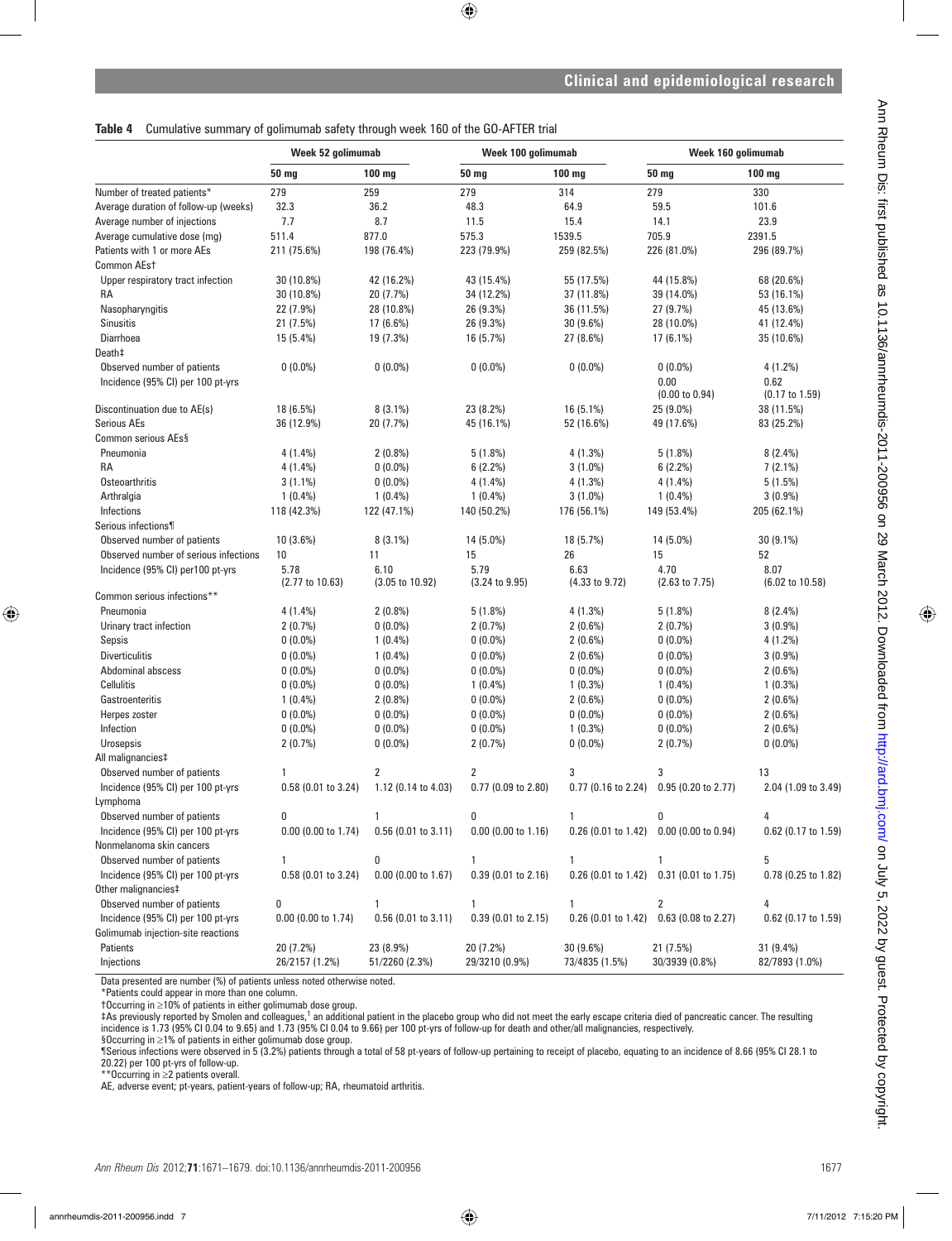**Table 5** Number of patients with one or more malignancies through week 160 compared with the expected number of malignancies from the general US population according to the SEER database

|                                                   |                       | Golimumab†             |                       |                       |  |
|---------------------------------------------------|-----------------------|------------------------|-----------------------|-----------------------|--|
|                                                   | Placebo*              | 50 mg                  | $100 \text{ mg}$      | <b>Combined</b>       |  |
| Treated patients in the study#§                   | 155                   | 279                    | 328                   | 431                   |  |
| Type of malignancy¶                               |                       |                        |                       |                       |  |
| Lymphoma                                          |                       |                        |                       |                       |  |
| Patient-years of follow-up                        |                       |                        |                       |                       |  |
| Total                                             | 58                    | 302                    | 560                   | 863                   |  |
| Median                                            | 0.3                   | 0.8                    | 1.7                   | 2.4                   |  |
| Observed/expected** number of patients with event | 0/0.02                | 0/0.11                 | 4/0.20                | 4/0.30                |  |
| SIR11 (95% CI##)                                  | 0.00 (0.00 to 149.04) | $0.00$ (0.00 to 28.04) | 20.37 (5.55 to 52.15) | 13.19 (3.59 to 33.78) |  |
| Other malignancies                                |                       |                        |                       |                       |  |
| Patient-years of follow-up                        |                       |                        |                       |                       |  |
| Total                                             | 57                    | 302                    | 560                   | 863                   |  |
| Median                                            | 0.3                   | 0.8                    | 1.7                   | 2.4                   |  |
| Observed/expected** number of patients with event | 1/0.45                | 2/2.44                 | 2/4.40                | 4/6.84                |  |
| SIR++ (95% CI##)                                  | 2.24 (0.06 to 12.50)  | $0.82$ (0.10 to 2.96)  | $0.45$ (0.06 to 1.64) | $0.58$ (0.16 to 1.50) |  |
| All malignancies                                  |                       |                        |                       |                       |  |
| Patient-years of follow-up                        |                       |                        |                       |                       |  |
| Total                                             | 57                    | 302                    | 560                   | 862                   |  |
| Median                                            | 0.3                   | 0.8                    | 1.7                   | 2.4                   |  |
| Observed/expected** number of patients with event | 1/0.46                | 2/2.54                 | 6/4.58                | 8/7.12                |  |
| SIR++ (95% CI##)                                  | 2.15 (0.05 to 12.00)  | $0.79$ (0.10 to 2.84)  | 1.31 (0.48 to 2.85)   | 1.12 (0.49 to 2.21)   |  |

\*Received placebo with or without MTX.

†Received golimumab with or without MTX. Subcutaneous injections were administered every 4 weeks.

‡Patients may appear in more than one column.

§Through 12 August 2009.

¶Includes patients with malignancies (excluding nonmelanoma skin cancers, which are not included in the SEER database) during the study.<br>\*\*The expected number of patients with malignancies is based on the SEER database,<sup>13</sup>

††SIR is the observed number of patients with malignancy divided by expected number of patients with malignancy.

‡‡CI based on an exact method.

MTX, methotrexate; SEER, Surveillance, Epidemiology and End Results (database); SIR, standardised incidence ratio.

period.1 Through week 160, the length of follow-up for the placebo-controlled phase was 16 weeks versus 60 and 102 weeks for golimumab 50 mg and 100 mg, respectively. Thus, the higher incidences observed for specific AE categories through week 160 (table 4) relative to observations through week  $16<sup>1</sup>$  were not unexpected given follow-up periods almost 4 times (50 mg) and more than 6 times (100 mg) the length of placebo-controlled follow-up. Also through week 160, patients treated with golimumab 100 mg received an average cumulative dose >3 times that for golimumab 50 mg (table 4), yielding an overall follow-up of golimumab 100 mg (645 pt-years) ~10 times that for placebo (58 pt-years) and 2 times that for golimumab 50 mg (319 pt-yrs). These imbalances in exposure/follow-up were largely driven by the fact that, while 33% of enrolled patients were randomised to golimumab 100 mg, by week 160, 81% of the remaining patients were receiving golimumab 100 mg. When adjusted for length of patient follow-up, however, the incidences of serious infection, malignancy/lymphoma and death were higher in the 100 mg group, indicating a potential effect of golimumab dose. A similar pattern of a higher incidence of certain AEs with higher drug exposure was observed in the START trial of infliximab in patients with RA. In that trial, high serum infliximab concentrations during the induction regimen of 10 mg/kg given at weeks 0, 2 and 6 may have been associated with an increased risk of serious infections during the first 22 weeks of the trial. During the maintenance period, when infusions were administered every 8 weeks and peak serum infliximab concentrations may not have reached the same level as they did during the induction period, the risk of serious infection was reduced and consistent with that observed with lower infliximab doses.<sup>14</sup>

B cell lymphomas were the most common of lymphoma cases (supplementary table 1), which is consistent with that observed in patients with RA.15 Irrespective of TNF-antagonist treatment, patients with RA have an increased lymphoma risk versus the general population;16 this risk increases with disease duration and severity.<sup>15 17-19</sup> GO-AFTER patients, with average disease durations of 10.6–12.4 years and previous receipt of anti-TNF treatment (indicating active refractory disease), represent an RA cohort consistent with increased lymphoma risk.15

The potential contribution of anti-TNF treatment to lymphoma remains an area of debate. Although an increased risk has been suggested with anti-TNF treatment,<sup>20</sup> an alternative hypothesis asserts that lymphoma risk is actually related to RA severity and may decrease with control of chronic inflammation via disease-modifying treatment.<sup>18 21</sup> Consistent with this hypothesis, Askling and colleagues<sup>22</sup> observed no overall elevation of cancer risk and no increase with increasing duration of anti-TNF treatment in their evaluation of 6366 patients with RA (25 693 pt-years of follow-up). Data supporting the possible relationship between clinical status and lymphoma have also been reported by Wolfe and Michaud in their prospective evaluation of 19 562 patients (89 710 pt-years) enrolled in a longitudinal RA registry.23 24 However, because patients with the worst clinical status appeared to receive anti-TNF treatment preferentially, the authors were limited in their ability to establish causal relationships between RA treatment and lymphoma.<sup>23 24</sup>

At baseline, the four GO-AFTER patients diagnosed as having lymphoma had disease durations ranging from 5 to 31 years and substantial tender/swollen joint counts; three of the four patients also had baseline DAS28 and/or SDAI scores falling within the